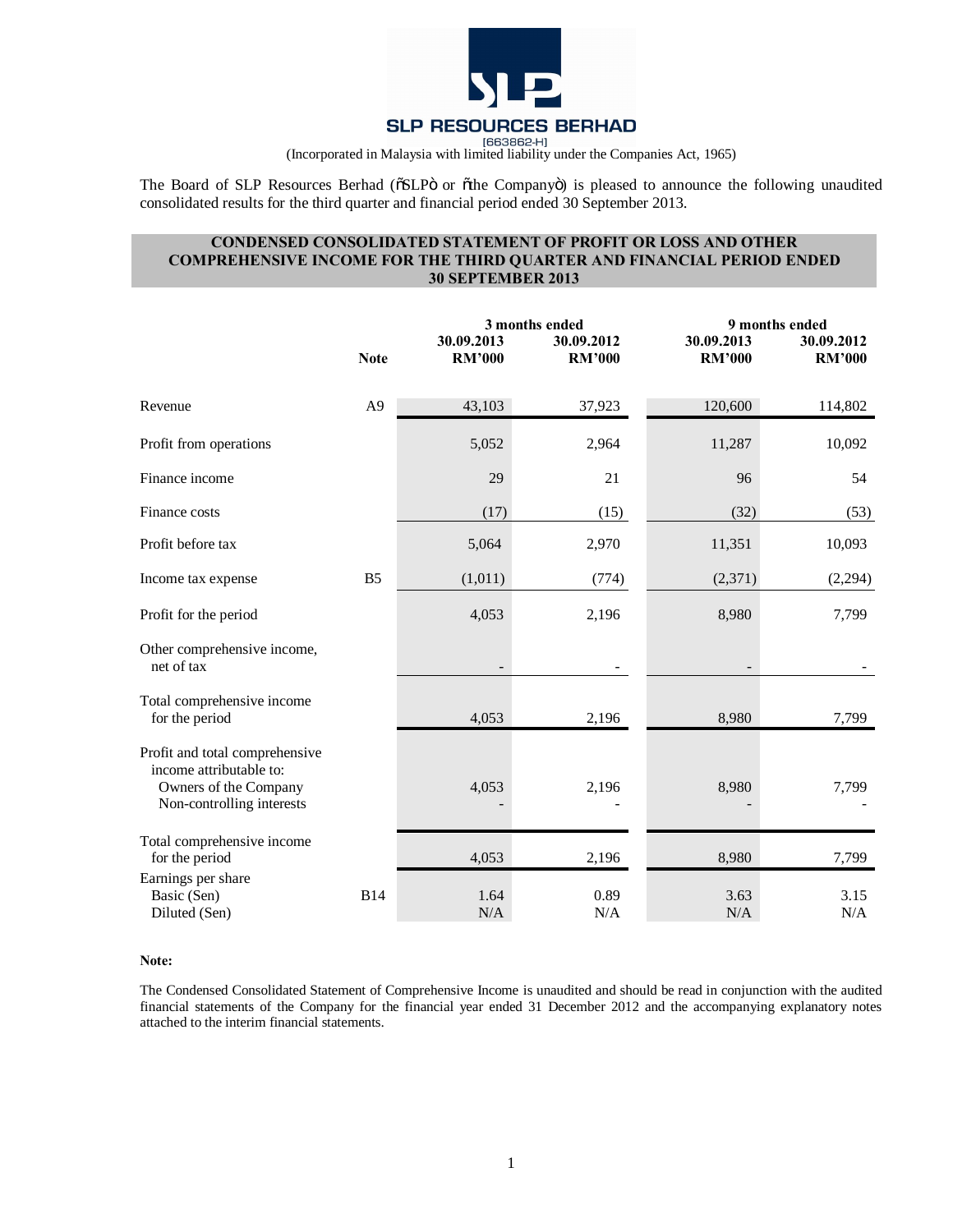

# **CONDENSED CONSOLIDATED STATEMENT OF FINANCIAL POSITION AS AT 30 SEPTEMBER 2013**

|                                                                                               | <b>Note</b> | As at<br>30.09.2013<br><b>RM'000</b> | As at<br>31.12.2012<br><b>RM'000</b> |
|-----------------------------------------------------------------------------------------------|-------------|--------------------------------------|--------------------------------------|
| <b>ASSETS</b>                                                                                 |             |                                      |                                      |
| <b>Non-current Assets</b>                                                                     |             |                                      |                                      |
| Property, plant and equipment                                                                 |             | 52,904                               | 50,567                               |
| Other investments                                                                             |             | 238                                  | 238                                  |
| Intangible assets                                                                             |             | 22                                   | 22                                   |
|                                                                                               |             | 53,164                               | 50,827                               |
| <b>Current Assets</b>                                                                         |             |                                      |                                      |
| Inventories                                                                                   |             | 20,132                               | 23,221                               |
| Trade and other receivables                                                                   |             | 33,715                               | 27,071                               |
| Current tax assets                                                                            |             | 80                                   | 80                                   |
| Derivative financial assets                                                                   | <b>B10</b>  | 155                                  |                                      |
| Cash and cash equivalents                                                                     |             | 9,172                                | 11,330                               |
|                                                                                               |             | 63,254                               | 61,702                               |
| <b>TOTAL ASSETS</b>                                                                           |             | 116,418                              | 112,529                              |
| <b>EQUITY AND LIABILITIES</b><br><b>Equity</b>                                                |             |                                      |                                      |
| Share capital                                                                                 |             | 61,833                               | 61,833                               |
| Reserves                                                                                      |             | 25,148                               | 21,115                               |
| Total equity attributable to owners of the Company                                            |             | 86,981                               | 82,948                               |
| Non-controlling interests                                                                     |             |                                      |                                      |
| <b>TOTAL EQUITY</b>                                                                           |             | 86,981                               | 82,948                               |
|                                                                                               |             |                                      |                                      |
| <b>Non-current Liabilities</b>                                                                |             |                                      |                                      |
| Other payables                                                                                |             | 385                                  | 1,540                                |
| Loans and borrowings                                                                          | <b>B9</b>   | 2,444                                | 19                                   |
| Deferred taxation                                                                             |             | 5,582                                | 5,940                                |
|                                                                                               |             | 8,411                                | 7,499                                |
| <b>Current Liabilities</b>                                                                    |             |                                      |                                      |
| Trade and other payables                                                                      |             | 14,725                               | 17,003                               |
| Loans and borrowings                                                                          | <b>B9</b>   | 2,894                                | 3,703                                |
| Dividend payable                                                                              |             | 2,473                                |                                      |
| Current tax liabilities                                                                       |             | 934                                  | 1,376                                |
|                                                                                               |             | 21,026                               | 22,082                               |
| <b>TOTAL LIABILITIES</b>                                                                      |             | 29,437                               | 29,581                               |
| <b>TOTAL EQUITY AND LIABILITIES</b>                                                           |             | 116,418                              | 112,529                              |
| Net assets per ordinary share attributable to ordinary equity<br>holders of the Company (Sen) |             | 35.2                                 | 33.5                                 |

#### **Note:**

The Condensed Consolidated Statement of Financial Position should be read in conjunction with the audited financial statements of the Company for the financial year ended 31 December 2012 and the accompanying explanatory notes attached to the interim financial statements.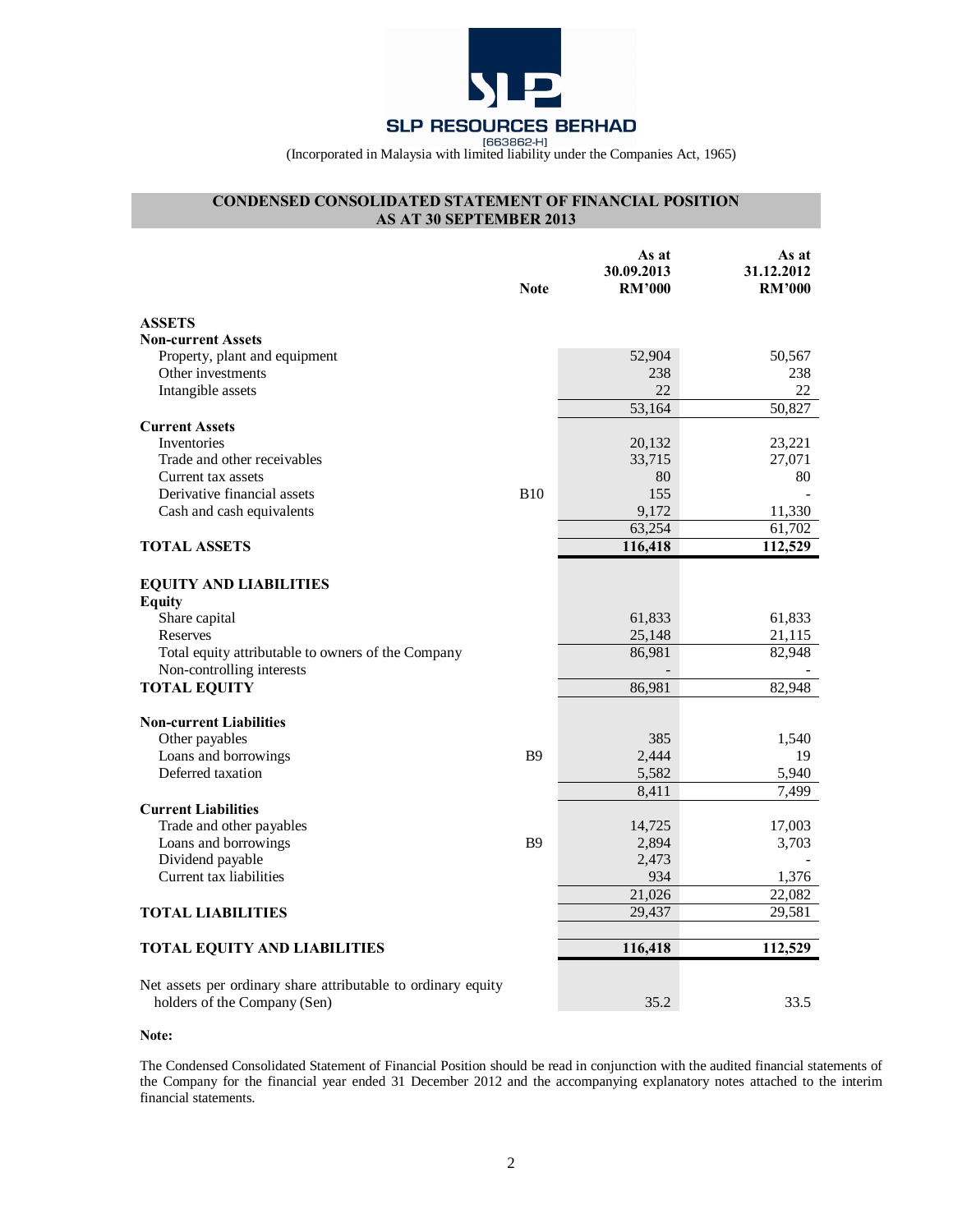

# **CONDENSED CONSOLIDATED STATEMENT OF CHANGES IN EQUITY FOR THE FINANCIAL PERIOD ENDED 30 SEPTEMBER 2013**

|                                           |                          | -Attributable to owners of the Company---    |                                  |                               |  |  |
|-------------------------------------------|--------------------------|----------------------------------------------|----------------------------------|-------------------------------|--|--|
|                                           | <b>Share</b>             | ←Non Distributable Reserve→<br>Fair<br>Value |                                  |                               |  |  |
|                                           | Capital<br><b>RM'000</b> | <b>Reserve</b><br><b>RM'000</b>              | <b>Earnings</b><br><b>RM'000</b> | <b>Total</b><br><b>RM'000</b> |  |  |
| At 1 January 2013                         | 61,833                   | 28                                           | 21,087                           | 82,948                        |  |  |
| Total comprehensive income for the period |                          |                                              | 8,980                            | 8,980                         |  |  |
| Dividend                                  |                          |                                              | (4,947)                          | (4, 947)                      |  |  |
| At 30 September 2013                      | 61,833                   | 28                                           | 25,120                           | 86,981                        |  |  |
| At 1 January 2012                         | 61,833                   | 24                                           | 16,219                           | 78,076                        |  |  |
| Total comprehensive income for the period |                          | $\overline{\phantom{a}}$                     | 7,799                            | 7,799                         |  |  |
| Dividend                                  | ۰                        |                                              | (4,947)                          | (4,947)                       |  |  |
| At 30 September 2012                      | 61,833                   | 24                                           | 19,071                           | 80,928                        |  |  |

#### **Note:**

The Condensed Consolidated Statement of Changes in Equity is unaudited and should be read in conjunction with the audited financial statements of the Company for the financial year ended 31 December 2012 and the accompanying explanatory notes attached to the interim financial statements.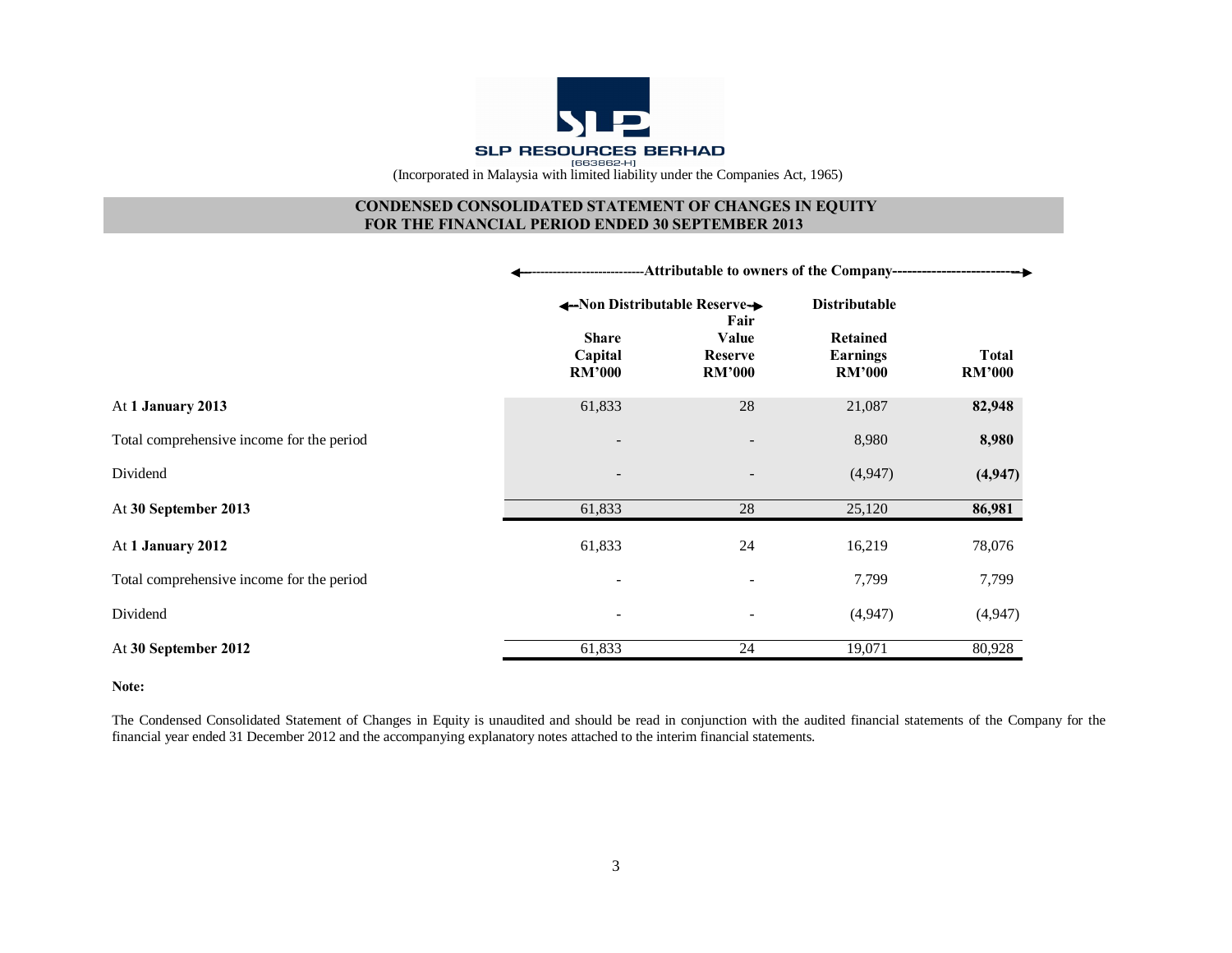

# **CONDENSED CONSOLIDATED CASH FLOWS STATEMENT FOR THE FINANCIAL PERIOD ENDED 30 SEPTEMBER 2013**

|                                                                                   | <b>Current</b><br>Period<br>Ended<br>30.09.2013 | <b>Preceding Year</b><br>Corresponding<br><b>Period Ended</b><br>30.09.2012 |
|-----------------------------------------------------------------------------------|-------------------------------------------------|-----------------------------------------------------------------------------|
| <b>CASH FLOWS FROM OPERATING ACTIVITIES</b>                                       | <b>RM'000</b>                                   | <b>RM'000</b>                                                               |
| Profit before tax                                                                 | 11,351                                          | 10,093                                                                      |
| Adjustments:                                                                      |                                                 |                                                                             |
| Depreciation of property, plant and equipment                                     | 3,886                                           | 4,043                                                                       |
| Amortisation of intangible assets                                                 |                                                 | 246                                                                         |
| Gain on disposal of plant and equipment                                           |                                                 | (43)                                                                        |
| Dividend income                                                                   | (4)                                             | (2)                                                                         |
| Finance costs<br>Finance income                                                   | 32                                              | 53                                                                          |
|                                                                                   | (96)<br>15,169                                  | (54)                                                                        |
| Operating profit before changes in working capital<br>Changes in working capital: |                                                 | 14,336                                                                      |
| Inventories<br>Trade and other receivables                                        | 3,089                                           | (1,755)                                                                     |
| Trade and other payables                                                          | (6,799)<br>(3, 433)                             | (2,069)<br>(532)                                                            |
| Cash generated from operations                                                    | 8,026                                           | 9,980                                                                       |
| Income tax paid                                                                   | (3,172)                                         | (1,000)                                                                     |
| Net cash generated from operating activities                                      | 4,854                                           | 8,980                                                                       |
|                                                                                   |                                                 |                                                                             |
| <b>CASH FLOWS FROM INVESTING ACTIVITIES</b>                                       |                                                 |                                                                             |
| Acquisition of property, plant and equipment                                      | (6,223)                                         | (394)                                                                       |
| Proceeds from disposal of plant and equipment                                     |                                                 | 96                                                                          |
| Dividend received                                                                 | $\overline{4}$                                  | 2                                                                           |
| Interest received                                                                 | 96                                              | 54                                                                          |
| Net cash used in investing activities                                             | (6, 123)                                        | (242)                                                                       |
| <b>CASH FLOWS FROM FINANCING ACTIVITIES</b>                                       |                                                 |                                                                             |
| Net decrease in other bank borrowings                                             | (1, 477)                                        |                                                                             |
| Repayment of finance lease liabilities                                            |                                                 | (80)                                                                        |
| Drawdown of term loan                                                             | 3,833                                           |                                                                             |
| Repayment of term loans                                                           | (740)                                           | (1, 563)                                                                    |
| Dividend paid                                                                     | (2, 473)                                        | (2, 473)                                                                    |
| Interest paid                                                                     | (32)                                            | (53)                                                                        |
| Net cash used in financing activities                                             | (889)                                           | (4,169)                                                                     |
| AND CASH<br>NET<br>(DECREASE)/INCREASE<br>IN<br><b>CASH</b>                       |                                                 |                                                                             |
| <b>EQUIVALENTS</b>                                                                | (2,158)                                         | 4,569                                                                       |
| CASH AND CASH EQUIVALENTS AT BEGINNING OF<br><b>FINANCIAL PERIOD</b>              | 11,330                                          | 7,927                                                                       |
| CASH AND CASH EQUIVALENTS AT END OF FINANCIAL                                     |                                                 |                                                                             |
| <b>PERIOD</b>                                                                     | 9,172                                           | 12,496                                                                      |
| Cash and cash equivalents comprise:                                               |                                                 |                                                                             |
| Short-term deposits with licensed banks                                           | 4,500                                           | 2,791                                                                       |
| Cash and bank balances                                                            | 4,672                                           | 9,705                                                                       |
|                                                                                   | 9,172                                           | 12,496                                                                      |

**Note:** 

The condensed consolidated cash flow statement is unaudited and should be read in conjunction with the audited financial statements of the Company for the financial year ended 31 December 2012 and the accompanying explanatory notes attached to the interim financial statements.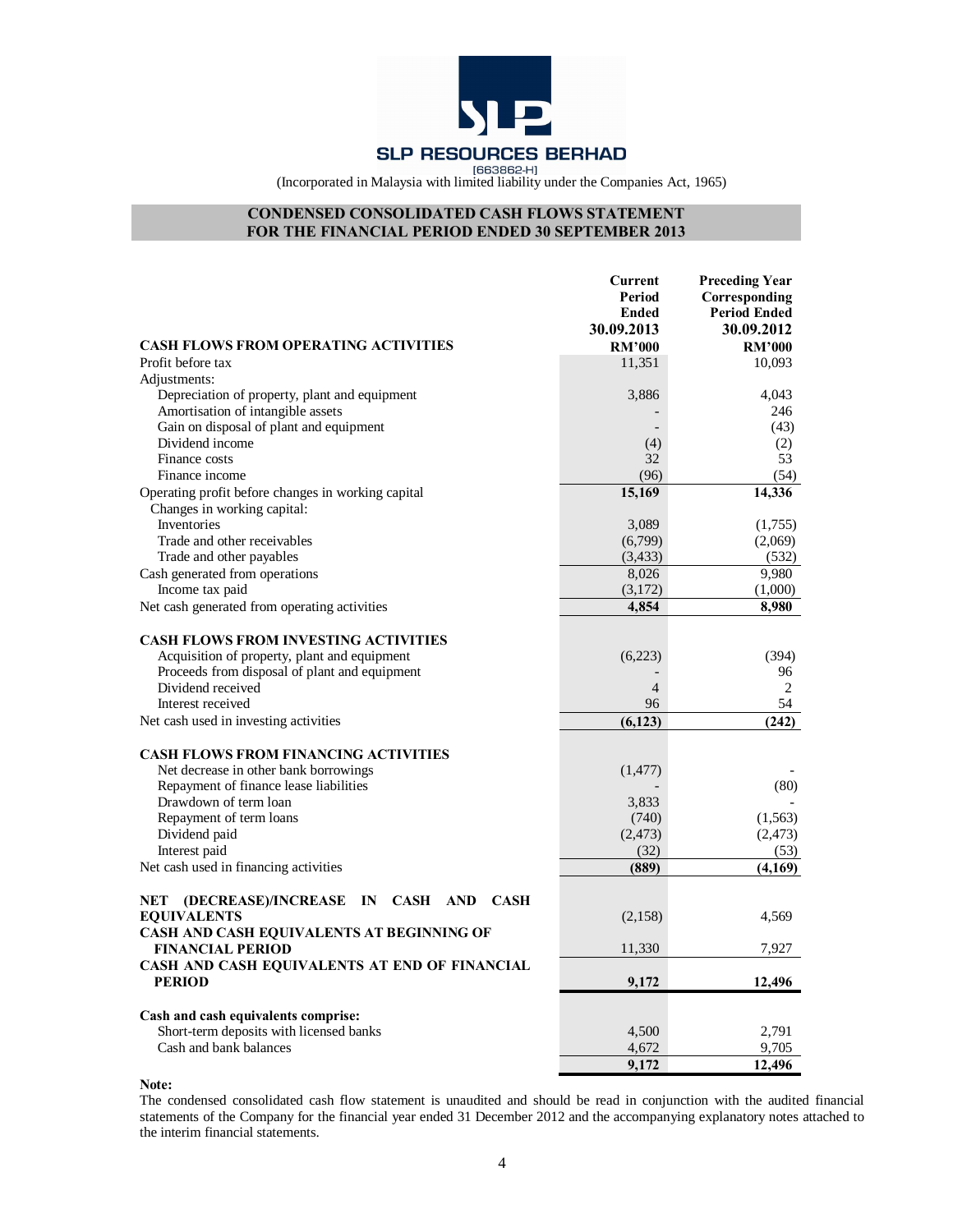

# **NOTES TO THE INTERIM FINANCIAL STATEMENTS THIRD QUARTER ENDED 30 SEPTEMBER 2013**

# **A COMPLIANCE WITH MALAYSIA FINANCIAL REPORTING STANDARD (MFRS) 134 : INTERIM FINANCIAL REPORTING AND BURSA LISTING REQUIREMENTS**

# **A1 Basis of preparation**

These condensed consolidated interim financial statements have been prepared in accordance with MFRS 134: Interim Financial Reporting and paragraph 9.22 of the Main Market Listing Requirements of Bursa Malaysia Securities Berhad. These condensed consolidated interim financial statements also comply with IAS 34: Interim Financial Reporting issued by the International Accounting Standards Board ( $\delta$ IASB $\delta$ ).

This condensed report should be read in conjunction with the audited financial statements for the financial year ended 31 December 2012. The explanatory notes attached to these condensed consolidated interim financial statements provide an explanation of events and transaction that are significant to an understanding of the changes in the financial position and performance of the Group since the financial year ended 31 December 2012.

# **A2 Changes in Accounting Policies**

The significant accounting policies adopted are consistent with those of the audited financial statements for the year ended 31 December 2012, except for the adoption of following new/revised Malaysian Financial Reporting Standards (MFRSs) below:

# *MFRSs, Interpretations and amendments effective for annual periods beginning on or after 1 January 2013*

- MFRS 10, Consolidated Financial Statements
- MFRS 11, Joint Arrangements
- MFRS 12, Disclosure of Interests in Other Entities
- MFRS 13, Fair Value Measurements
- MFRS 119, Employee Benefits (2011)
- MFRS 127, Separate Financial Statements (2011)
- MFRS 128, Investments in Associates and Joint Ventures (2011)
- IC Interpretation 20, Stripping Costs in the Production Phase of a Surface Mine
- Amendments to MFRS 7, Financial Instruments: Disclosures 6 Offsetting Financial Assets and Financial **Liabilities**
- Amendments to MFRS 1, First-time Adoption of Malaysian Financial Reporting Standards 6 Government Loans
- Amendments to MFRS 1, First-time Adoption of Malaysian Financial Reporting Standards (Annual Improvements 2009-2011 Cycle)
- Amendments to MFRS 101, Presentation of Financial Statements (Annual Improvements 2009-2011 Cycle)
- Amendments to MFRS 116, Property, plant and Equipment (Annual Improvements 2009-2011 Cycle)
- Amendments to MFRS 132, Financial Instruments: Presentation (Annual Improvements 2009-2011 Cycle)
- Amendments to MFRS 134, Interim Financial Reporting (Annual Improvements 2009-2011 Cycle)
- Amendments to MFRS 10, Consolidated Financial Statements: Transition Guidance
- Amendments to MFRS 11, Joint Arrangements : Transition Guidance \*
- Amendments to MFRS 12, Disclosure of Interests in Other Entities: Transition Guidance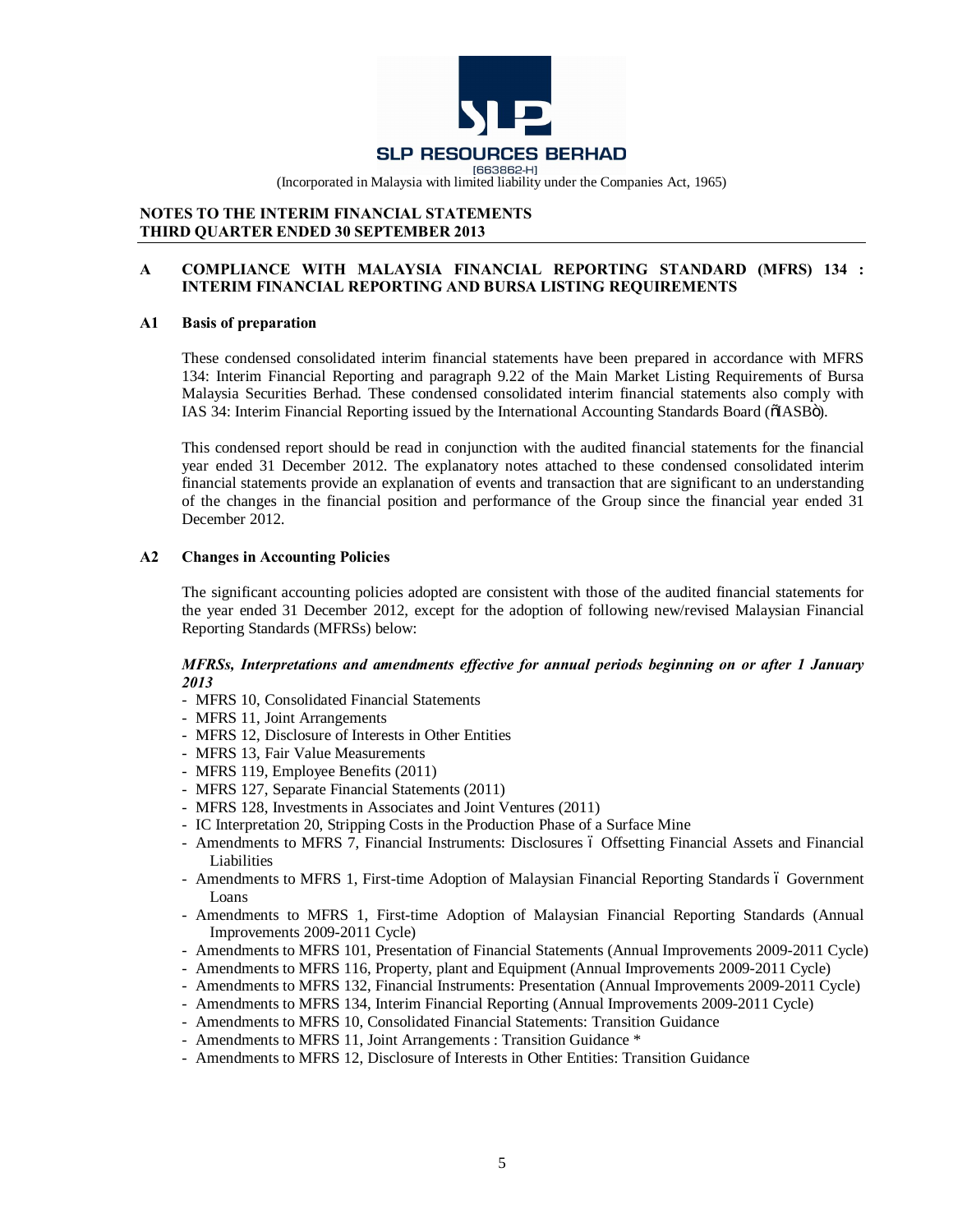

# **NOTES TO THE INTERIM FINANCIAL STATEMENTS THIRD QUARTER ENDED 30 SEPTEMBER 2013**

### **A2 Changes in Accounting Policies (cont'd)**

# **MFRSs, Amendments to MFRSs and IC Interpretation issued but not yet effective**

At the date of authorisation of these interim financial statements, the following MFRSs, Amendments to MFRSs and IC Interpretation were issued but not yet effective for adoption by the Group:

#### *MFRSs, Interpretations and amendments effective for annual periods beginning on or after 1 January 2014*

- Amendments to MFRS 10, Consolidated Financial Statements: Investment Entities
- Amendments to MFRS 12, Disclosure of Interests in Other Entities: Investment Entities
- Amendments to MFRS 127, Separate Financial Statements (2011): Investment Entities
- Amendments to MFRS 132, Financial Instruments: Presentation 6 Offsetting Financial Assets and Financial Assets and Financial Liabilities

### *MFRSs, Interpretations and amendments effective for annual periods beginning on or after 1 January 2015*

- MFRS 9, Financial Instruments (2009)
- MFRS 9, Financial Instruments (2010)
- Amendments to MFRS 7, Financial Instruments: Disclosures 6 Mandatory Effective Date of MFRS 9 and Transition Disclosures

The change of the financial reporting framework is not expected to have any significant impact on the financial position and performance of the Group and of the Company.

#### **A3 Auditors' Report on Preceding Annual Financial Statements**

The auditors greport on the preceding audited financial statements of the Company and its subsidiaries for the financial year ended 31 December 2012 were not subject to any qualification.

#### **A4 Seasonal or Cyclical Factors**

The operations of the Group during the current quarter and financial period under review have not been materially affected by any seasonal or cyclical factors.

#### **A5 Unusual Items**

There were no unusual items affecting assets, liabilities, equity, net income or cash flows during the current quarter and current financial period ended 30 September 2013.

#### **A6 Changes in Estimates**

There were no material changes in estimates of amounts reported in prior interim period or financial period that have a material effect in the current quarter.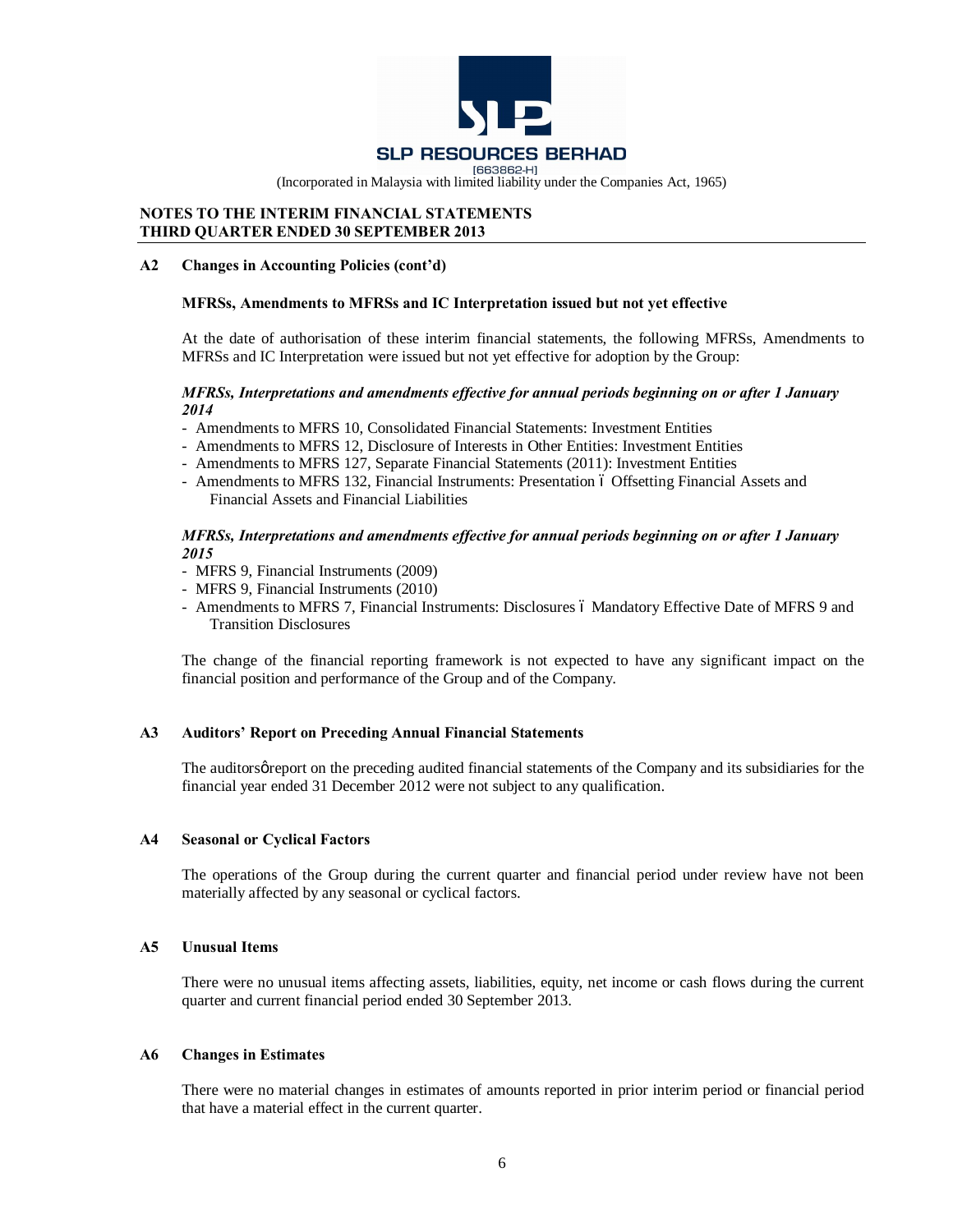![](_page_6_Picture_0.jpeg)

# **NOTES TO THE INTERIM FINANCIAL STATEMENTS THIRD QUARTER ENDED 30 SEPTEMBER 2013**

#### **A7 Changes in Debt and Equity Securities**

There were no issuances, cancellations, repurchases, resale and repayments of debt and equity securities during the current quarter.

# **A8 Dividends Paid**

The following dividend was paid during the current and previous corresponding quarter:

|                                          | 30.09.2013       | 30.09.2012       |
|------------------------------------------|------------------|------------------|
| Final Dividend for the financial year    | 31 December 2012 | 31 December 2011 |
| Approved and declared on                 | 18 June 2013     | 18 June 2012     |
| Date paid                                | 18 July 2013     | 18 July 2012     |
| Number of ordinary shares of RM0.25 each | 247, 333, 333    | 247,333,333      |
| Dividend per share (single-tier)         | $1.0$ sen        | $1.0$ sen        |
| Net dividend paid                        | RM2,473,333      | RM2,473,333      |

#### **A9 Operating segments**

The Group is principally involved in the manufacturing and sale of plastic packaging and its related products and trading of polymer products. Operating segment information has therefore not been prepared as the Group is revenue and operating profit before tax are mainly confined to one operating segment.

In presenting information on the basis of geographical segments, segment revenue is based on geographical location of customers as follows:

|                    | 3 months ended              |                             | 9 months ended              |                             |
|--------------------|-----------------------------|-----------------------------|-----------------------------|-----------------------------|
|                    | 30.09.2013<br><b>RM'000</b> | 30.09.2012<br><b>RM'000</b> | 30.09.2013<br><b>RM'000</b> | 30.09.2012<br><b>RM'000</b> |
| Malaysia           | 25,222                      | 21,543                      | 70,811                      | 67,246                      |
| Japan              | 10,204                      | 11,644                      | 30,592                      | 33,484                      |
| European countries | 2,104                       | 1.727                       | 4,884                       | 5,740                       |
| Australia          | 2,542                       | 1,777                       | 6,262                       | 4,480                       |
| Other countries    | 3,031                       | 1,232                       | 8,051                       | 3,852                       |
| <b>Total</b>       | 43.103                      | 37,923                      | 120,600                     | 114,802                     |

# **A10 Valuation of Property, Plant and Equipment**

There were no valuations of property, plant and equipment during the current quarter.

#### **A11 Events Subsequent to the Balance Sheet Date**

There were no material events subsequent to the end of the current quarter that have not been reflected in the interim financial statements as at date of this report.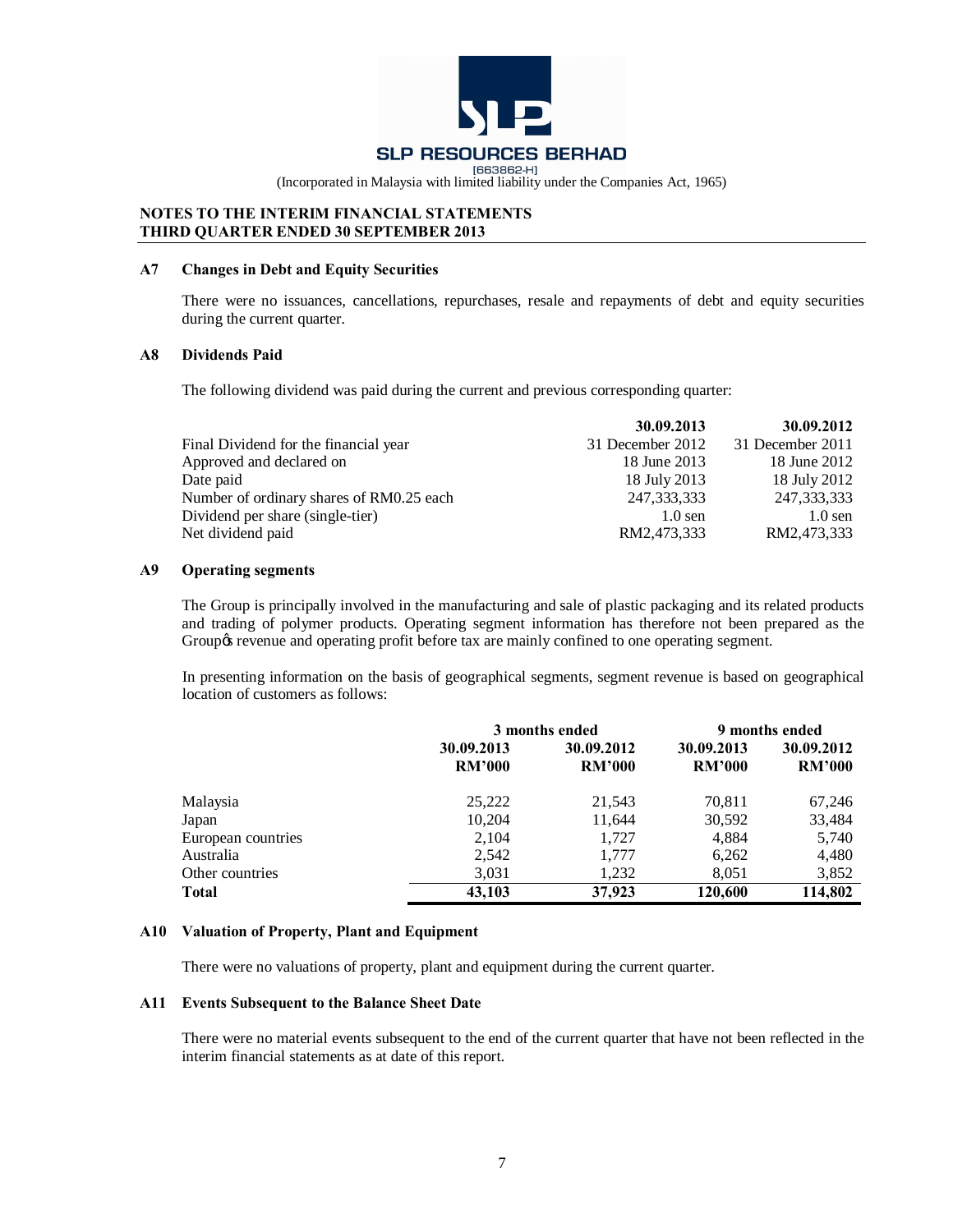![](_page_7_Picture_0.jpeg)

# **NOTES TO THE INTERIM FINANCIAL STATEMENTS THIRD QUARTER ENDED 30 SEPTEMBER 2013**

#### **A12 Changes in the Composition of the Group**

There were no changes in the composition of the Group for the current quarter.

### **A13 Changes in contingent liabilities or contingent assets**

The Company has issued corporate guarantees to financial institutions for banking facilities granted to its subsidiaries up to limits of RM107.9 million as at 30 September 2013, of which, approximately RM6.54 million was utilised as at 30 September 2013. The Company has also issued corporate guarantee to a nonfinancial institution for the supply of goods and services provided to subsidiaries up to limit of RM28.6 million, of which, RM7.8 million was outstanding as at 30 September 2013.

#### **A14 Capital Commitments**

There was no capital expenditure contracted but provided as at the end of current quarter.

#### **A15 Significant related party transactions**

There were no transactions entered into between the Group and other related parties during the current quarter under review.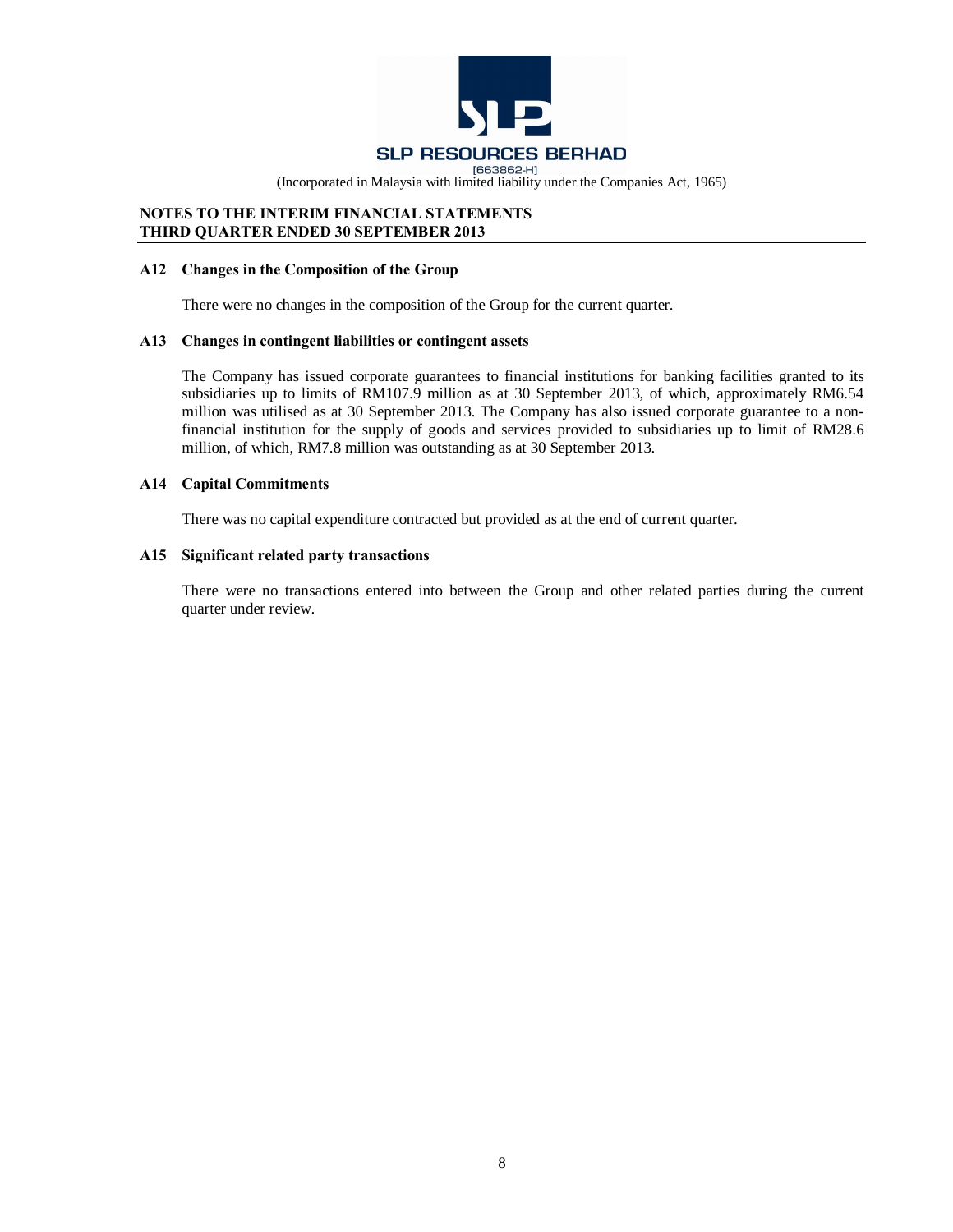![](_page_8_Picture_0.jpeg)

# **NOTES TO THE INTERIM FINANCIAL STATEMENTS THIRD QUARTER ENDED 30 SEPTEMBER 2013**

# **B COMPLIANCE WITH APPENDIX 9B OF THE LISTING REQUIREMENTS OF BURSA MALAYSIA SECURITIES BERHAD**

# **B1 Review of Performance**

For the current quarter ended 30 September 2013, the Group recorded higher revenue of RM43.1 million, an increase of approximately 13.66% from RM37.9 million recorded in preceding year corresponding quarter. The higher revenue in the current quarter was mainly attributed to higher export and domestic sales. In tandem with higher revenue, the Group recorded higher profit before tax ( $\delta$ PBT $\ddot{o}$ ) of RM5.06million, an increase of approximately 70.5% from RM2.97 million recorded in the preceding year corresponding quarter. The favourable increase in PBT was due mainly to higher profit margins from the sales of flexible plastic packaging products for export and domestic market.

For the nine (9) months period ended 30 September 2013, the Group recorded higher revenue of RM120.6 million, an increase of approximately 5.05% from RM114.8 million in the preceding year corresponding period. This was mainly due to higher sales and sales volume of flexible plastic packaging products for export and domestic markets in line with improvement in demand. In tandem with higher export and domestic sales of flexible plastic packaging products with higher profit margins, and higher utilisation of production facilities after the installation of a new extrusion line in June this year, the Group recorded higher PBT of RM11.35 million, an increase of approximately 12.46% from RM10.09 million recorded in preceding year corresponding period.

# **B2 Comment on material change in profit before tax**

|                   | Current<br><b>Quarter</b><br>30.09.2013<br><b>RM'000</b> | <b>Preceding</b><br><b>Ouarter</b><br>30.06.2013<br><b>RM'000</b> | Variance<br><b>RM'000</b> | $\frac{0}{0}$ |
|-------------------|----------------------------------------------------------|-------------------------------------------------------------------|---------------------------|---------------|
| Revenue           | 43,103                                                   | 39,409                                                            | 3,694                     | 9.4           |
| Profit Before Tax | 5,064                                                    | 2,982                                                             | 2,082                     | 69.8          |

The Group recorded higher revenue for the current quarter as compared to the revenue in the preceding quarter mainly due to higher export sales volume of the Group's flexible plastic packaging products. In line with higher revenue especially for flexible plastic packaging products and higher utilisation of production facilities after the installation of a new extrusion line in June this year, the Group recorded higher PBT in the current quarter as compared to the preceding quarter.

# **B3 Current year prospects**

The Group expects the business environment in the year 2013 to remain challenging in view of the rising raw materials costs. Bearing this in mind, the Directors remain committed to achieving satisfactory financial results for the financial year ending 31 December 2013 through expansion in production capacity, continuous improvement in production processes, product innovation and tighter cost control as well as new market development.

# **B4 Variance between Actual Profit and Forecast Profit**

Not applicable.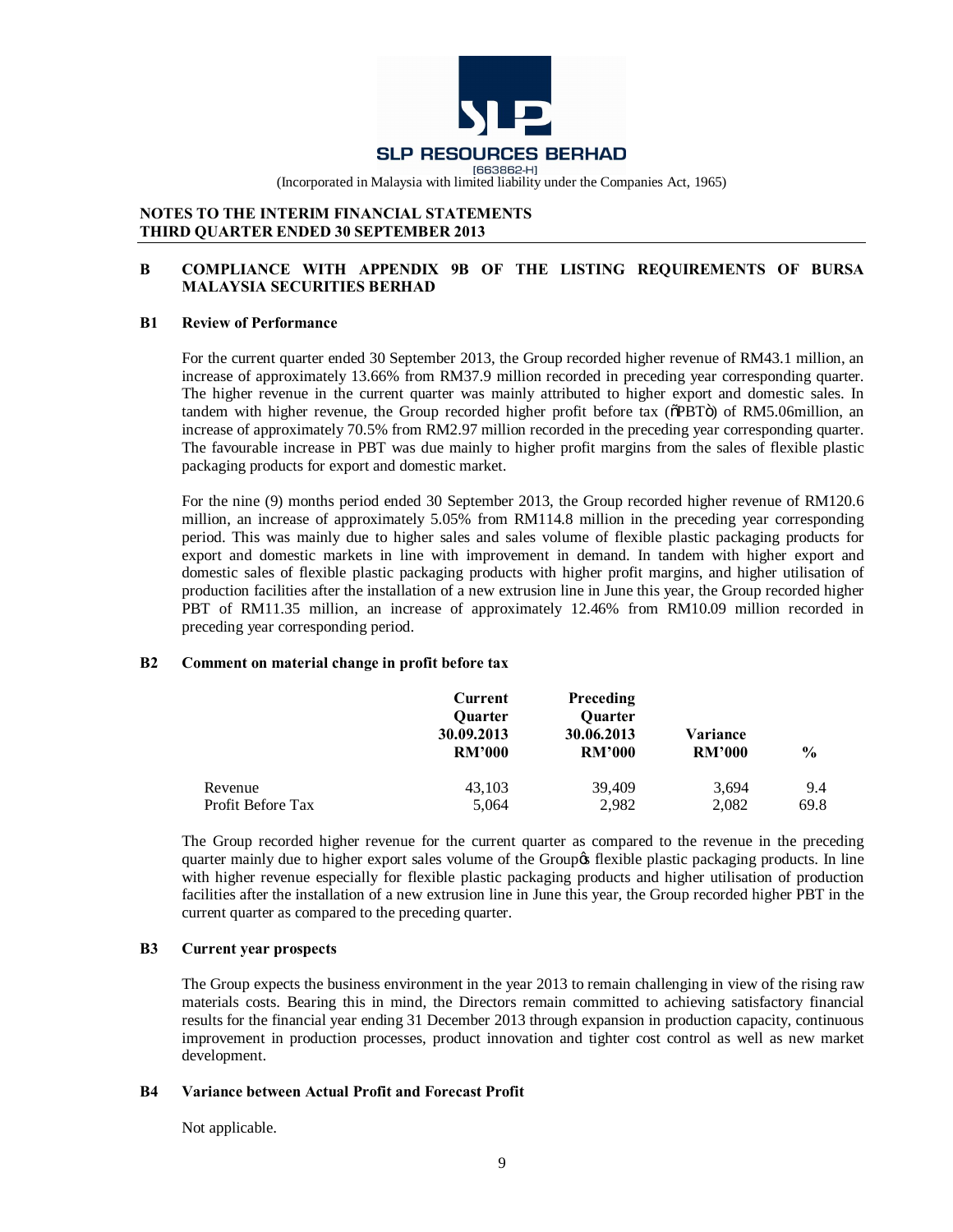![](_page_9_Picture_0.jpeg)

# **NOTES TO THE INTERIM FINANCIAL STATEMENTS THIRD QUARTER ENDED 30 SEPTEMBER 2013**

### **B5 Taxation**

|              |               | 3 months ended |               | 9 months ended |
|--------------|---------------|----------------|---------------|----------------|
|              | 30.09.2013    | 30.09.2012     | 30.09.2013    | 30.09.2012     |
|              | <b>RM'000</b> | <b>RM'000</b>  | <b>RM'000</b> | <b>RM'000</b>  |
| Income tax   |               |                |               |                |
| Current year | 1,143         | 1,078          | 2,389         | 2,621          |
| Prior year   | 334           |                | 340           | 47             |
|              | 1,477         | 1,078          | 2,729         | 2,668          |
| Deferred tax |               |                |               |                |
| Current year | (466)         | (334)          | (233)         | (292)          |
| Prior year   |               | 30             | (125)         | (82)           |
|              | 1.011         | 774            | 2.371         | 2.294          |

Income tax is calculated at the Malaysian statutory tax rate of 25% of the estimated assessable profit for the current quarter and financial year.

The effective tax rates of the Group for the current quarter and year to date were lower than the statutory tax rate due mainly to utilisation of reinvestment allowances by a subsidiary of the Group.

#### **B6 Unquoted investments and properties**

There were no purchases or sale of unquoted investment or properties for the current quarter.

#### **B7 Quoted securities**

There were no acquisitions or disposals of quoted securities for the current quarter and the financial period to date.

#### **B8 Status of Corporate Proposals**

There were no corporate proposals announced but not completed as at the date of the interim financial statements.

#### **B9 Borrowings and debt Securities**

The Group & loans and borrowings as at 30 September 2013 are as follows:-

|                               | Payable<br>Within 12<br><b>Months</b><br><b>RM'000</b> | Payable<br>After 12<br><b>Months</b><br><b>RM'000</b> | <b>Total</b><br><b>RM'000</b> |
|-------------------------------|--------------------------------------------------------|-------------------------------------------------------|-------------------------------|
| Onshore foreign currency loan | 1,519                                                  | $\qquad \qquad \blacksquare$                          | 1,519                         |
| Term loans                    | 1,375                                                  | 2.444                                                 | 3,819                         |
|                               | 2.894                                                  | 2.444                                                 | 5,338                         |

Included in the Groupos loans and borrowings are foreign currency borrowings denominated in USD and JPY of approximately RM5.3 million (comprising approximately USD1.6 million and JPY2.2 million).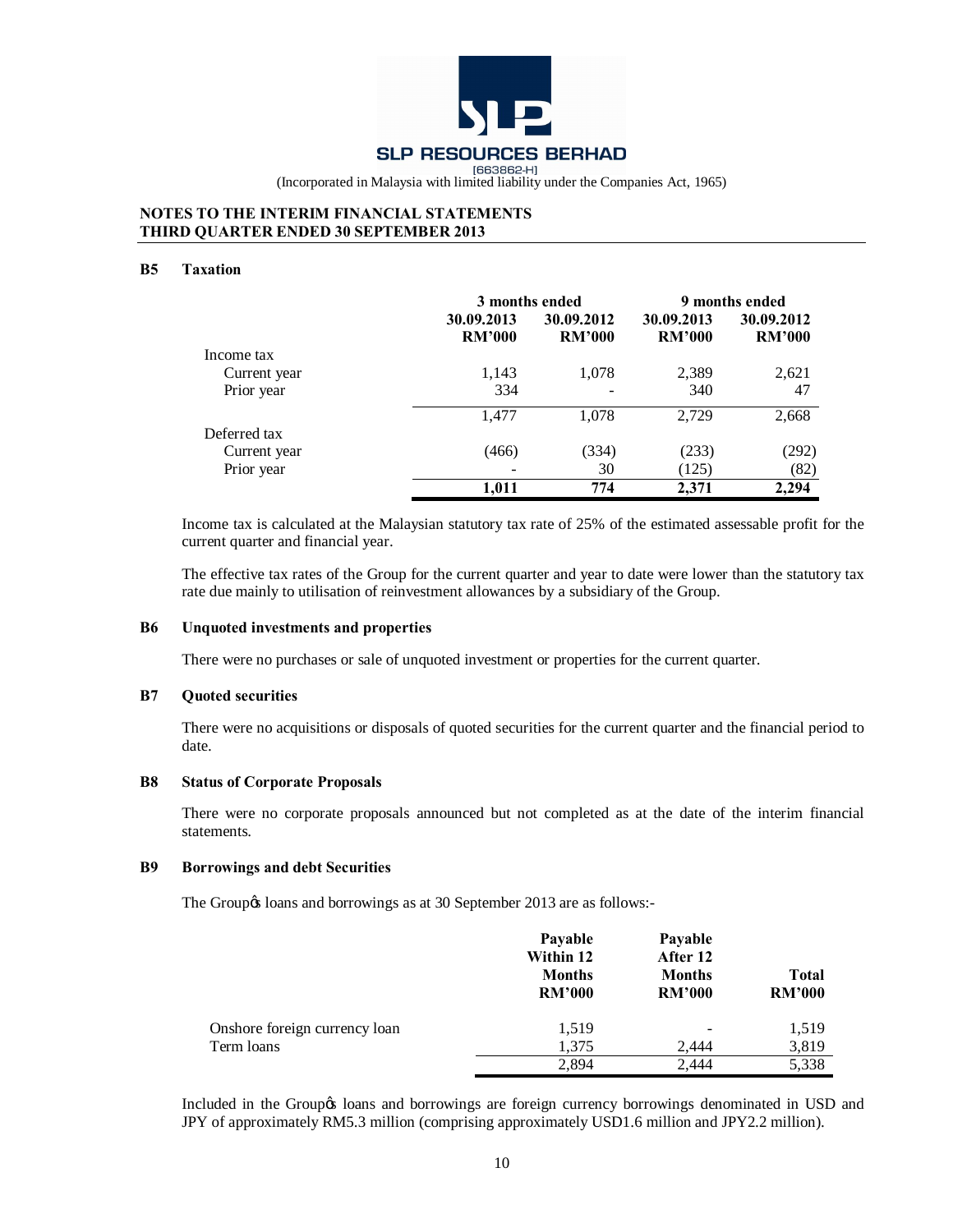![](_page_10_Picture_0.jpeg)

# **NOTES TO THE INTERIM FINANCIAL STATEMENTS THIRD QUARTER ENDED 30 SEPTEMBER 2013**

#### **B10 Derivative financial instruments**

As at the date of the statement of financial position 30 September 2013, the Group has the following outstanding derivative financial instruments:

| Derivatives                                       | Contract or<br><b>Notional Amount</b><br>(RM@00) | Fair Value<br>Net gain $/$ (loss)<br>$(RM\omega$ <sub>000</sub> ) |
|---------------------------------------------------|--------------------------------------------------|-------------------------------------------------------------------|
| Currency forward<br>contract:<br>Less than 1 year | 5,215                                            | 155                                                               |

For the quarter ended 30 September 2013, there is no change to the Group of financial risk management policies and objectives in managing these derivative financial instruments and its related accounting policies. Forward contract currency contracts are entered into by the Group in currencies other than the functional currency to manage exposure to the fluctuations in foreign currency exchange rates.

### **B11 Off Balance Sheet Financial Instruments**

The Group does not have any financial instruments with off balance sheet risk as at the end of current quarter to the date of the interim financial report.

# **B12 Material Litigation**

There was no pending material litigation against the Group as at the date of this quarterly report.

# **B13 Proposed Dividend**

Details of the interim dividend approved and declared by the Board of Directors are as follows:

|                                         | 30.09.2013        | 30.09.2012        |
|-----------------------------------------|-------------------|-------------------|
| Interim dividend for the financial year | 31 December 2013  | 31 December 2012  |
| Dividend per share (single-tier)        | $1.0$ sen         | $1.0$ sen         |
| Approved and declared on                | 19 August 2013    | 17 August 2012    |
| Net dividend paid and payable           | RM2,473,333       | RM2,473,333       |
| Entitlement date                        | 30 September 2013 | 28 September 2012 |
| Date paid                               | 18 October 2013   | 18 October 2012   |
|                                         |                   |                   |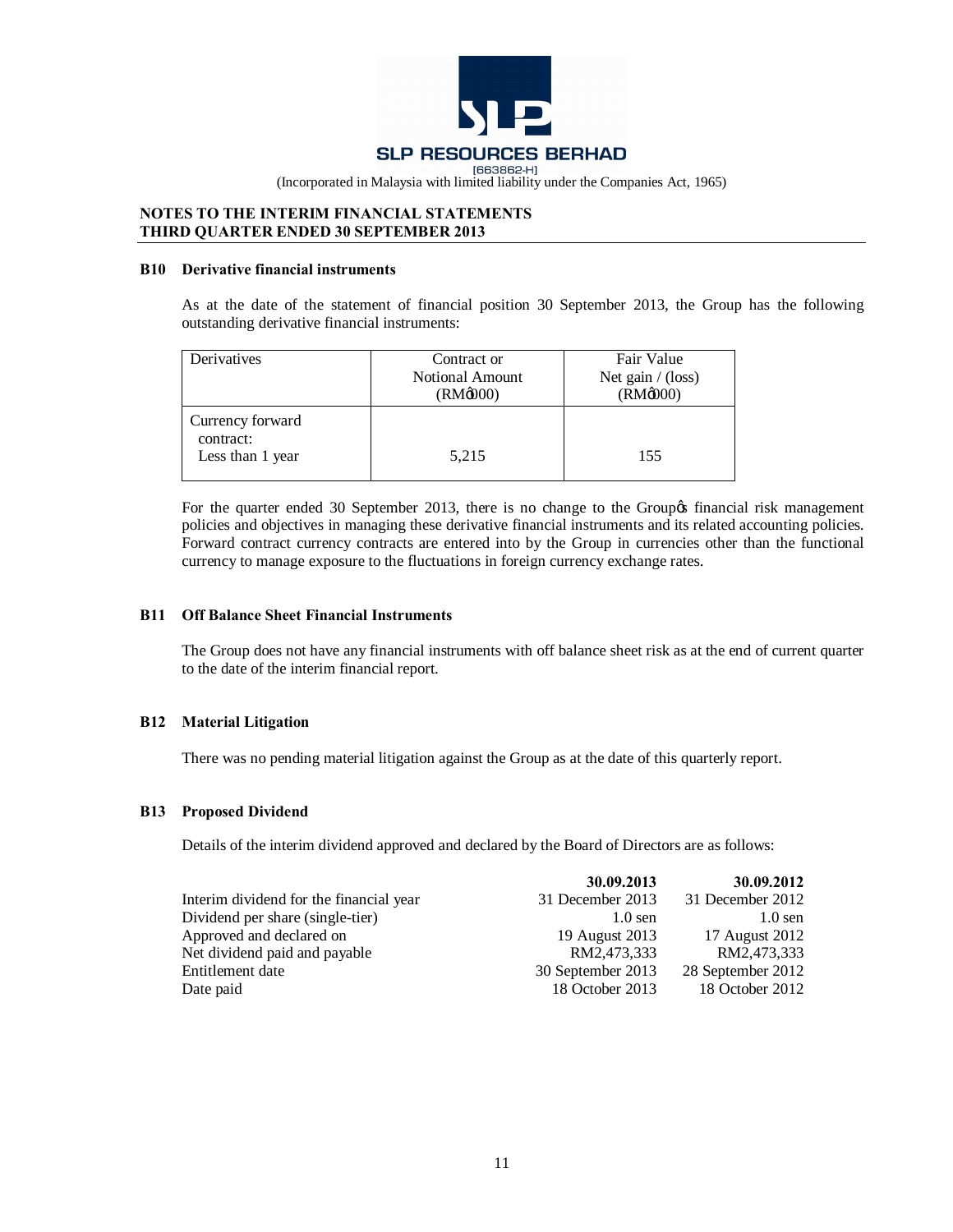![](_page_11_Picture_0.jpeg)

# **NOTES TO THE INTERIM FINANCIAL STATEMENTS THIRD QUARTER ENDED 30 SEPTEMBER 2013**

#### **B14 Earnings Per Share**

|                                       | 3 months ended |            | 9 months ended |            |
|---------------------------------------|----------------|------------|----------------|------------|
|                                       | 30.09.2013     | 30.09.2012 | 30.09.2013     | 30.09.2012 |
| <b>BASIC EARNINGS PER SHARE</b>       |                |            |                |            |
| Profit attributable to owners of      |                |            |                |            |
| the Company $(RM\phi 000)$            | 4.053          | 2.196      | 8.980          | 7.799      |
| Weighted average number of            |                |            |                |            |
| ordinary shares in issue $(\div 000)$ | 247,333        | 247,333    | 247,333        | 247,333    |
| Basic Earnings per Share (sen)        | 1.64           | 0.89       | 3.63           | 3.15       |

There was no dilution in the earning per share as there was no potential diluted ordinary share outstanding as at the end of the current period under review.

# **B15 Disclosure of realised and unrealised profits**

The breakdown of retained profits of the Group as at the reporting date, into realised and unrealised profits or losses, pursuant to the directive, is as follows: **As at** 

|                                                                       | As at<br>30.09.2013 | As at<br>31.12.2012 |
|-----------------------------------------------------------------------|---------------------|---------------------|
|                                                                       | <b>RM'000</b>       | <b>RM'000</b>       |
| Total retained profits of the Company and its subsidiaries:-          |                     |                     |
| Realised                                                              | 29.704              | 26,438              |
| Unrealised                                                            | 1.774               | 1,009               |
|                                                                       | 31.478              | 27.447              |
| Less: Consolidation adjustments                                       | (6,358)             | (6,360)             |
| Total group retained profits as per consolidated financial statements | 25.120              | 21.087              |

# **B16 Notes to the Statement of Comprehensive Income**

| Profit from operations for the period/year<br>is arrived at after charging: | 3 months<br>ended<br>30.09.2013<br><b>RM'000</b> | 9 months<br>ended<br>30.09.2013<br><b>RM'000</b> |
|-----------------------------------------------------------------------------|--------------------------------------------------|--------------------------------------------------|
| Depreciation and amortisation                                               | 1,259                                            | 3,886                                            |
| Interest expenses                                                           | 17                                               | 32                                               |
| Net foreign exchange loss                                                   |                                                  |                                                  |
| Unrealised                                                                  | 294                                              |                                                  |
| Realised<br>۰                                                               |                                                  | 575                                              |
| And after crediting:                                                        |                                                  |                                                  |
| Net foreign exchange gain                                                   |                                                  |                                                  |
| Unrealised                                                                  |                                                  | 495                                              |
| Realised                                                                    | 518                                              |                                                  |
| Gain on derivatives                                                         | 155                                              | 155                                              |
| Interest income                                                             | 29                                               | 96                                               |

Other disclosure items pursuant to Appendix 9B Note 16 of the Listing Requirements of Bursa Malaysia Securities Berhad are not applicable.